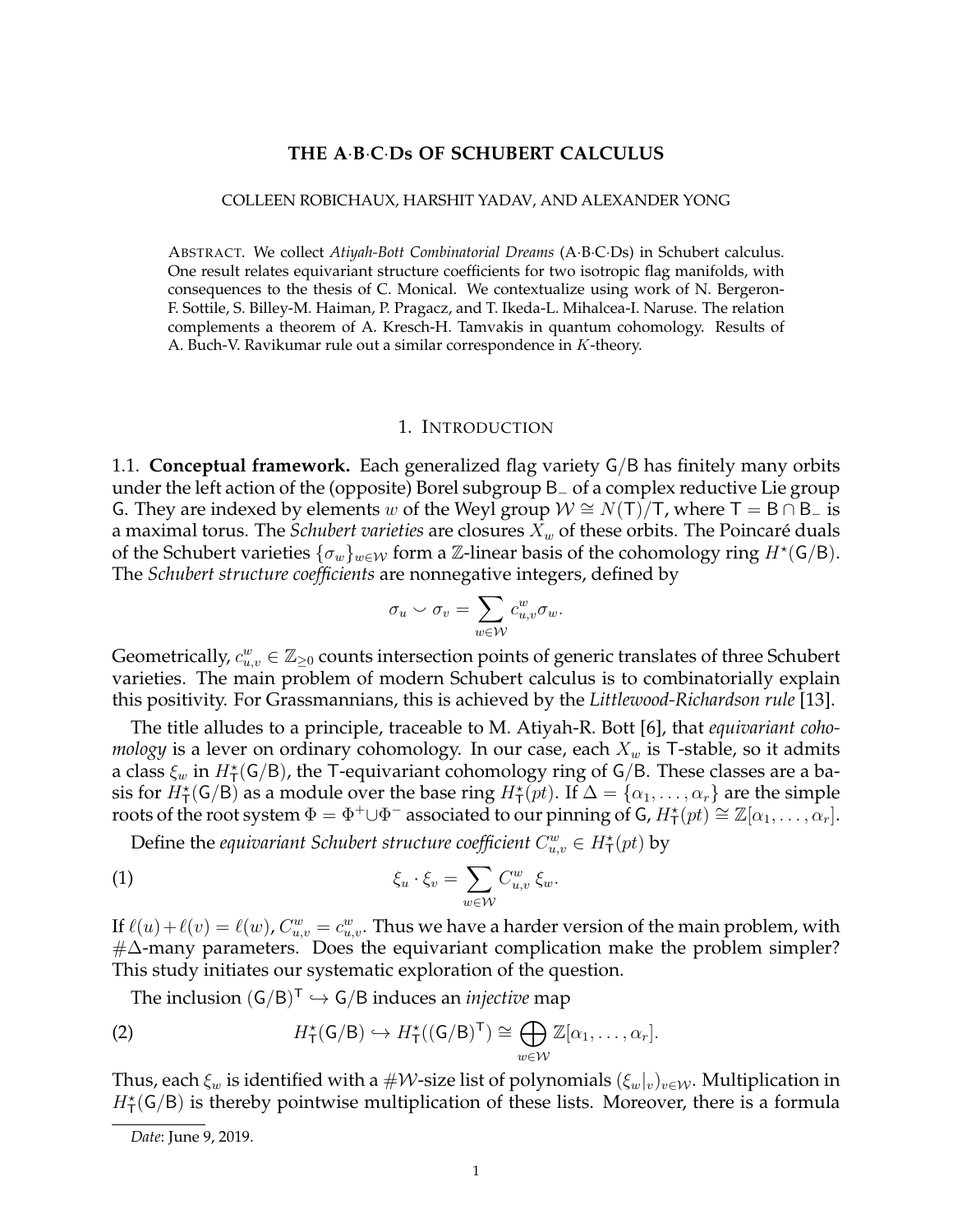for the *equivariant restriction*  $\xi_w|_v$  due to H. Andersen-J. Jantzen-W. Soergel [4], and rediscovered by S. Billey [8]. $^1$  Let  $I\,=\,s_{\underline{\alpha_1}}s_{\underline{\alpha_2}}\cdots s_{\underline{\alpha_{\ell(v)}}}$  be a reduced word for  $v\,\in\,\mathcal{W}$ , where  $s_{\underline{\alpha}_i}$  is the reflection through the hyperplane perpendicular to  $\underline{\alpha}_i := \alpha_j \in \Delta$  (for some  $j$ depending on  $i$ ). Then,

(3) 
$$
\xi_w|_v = \sum_{J \subseteq I} \prod_I (\underline{\alpha}_i^{\langle i \in J \rangle} s_{\underline{\alpha}_i}) \cdot 1;
$$

*cf.* [21, Theorem 1]. The sum is over subwords J that are reduced words for w. Also,  $\underline{\alpha}_i^{\langle i\in J\rangle}$  means  $\underline{\alpha}_i$  appears only if  $i\in J.$  Combining (3) and (2) provides the combinatorial definition of  $H^{\star}_{\mathsf{T}}(\mathsf{G}/\mathsf{B})$  we use.

This description of  $H^*_{\mathsf{T}}(\mathsf{G}/\mathsf{B})$  permits a *non-positive* linear algebraic computation of  $C^w_{u,v}$ , see, e.g., [8, Section 6]. From this perspective, the solved combinatorics of equivariant restriction and the open problem of Schubert calculus seem far apart. However, we argue using an idealization that the concepts are closer than first supposed:

**Atiyah-Bott Combinatorial Dream (A**·**B**·**C**·**D).** *A combinatorial (positivity) statement true of equivariant restrictions also holds for Schubert structure coefficients.*

We begin with retrospective examples:

(I) Sometimes combining (3) with *basic* Coxeter theory realizes an A·B·C·D. *Bruhat order*  $\leq$  on *W* is geometrically defined by  $w \leq v$  if  $X_w \supseteq X_v$ . Fix a reduced word *I* of v. The *subword property* of Bruhat order states that  $w \leq v$  if and only if there exists a subword  $J$  of  $I$  that is a reduced word of  $w$ . Hence from (3),

$$
\xi_w|_v = 0 \quad \text{unless } w \le v.
$$

Combining (4) and (2) gives

(5) 
$$
C_{u,v}^w = 0 \text{ unless } u \leq w \text{ and } v \leq w.
$$

(II) The *converse* of A·B·C·D is true. Following [21, Lemma 1], by (4) and (5),

$$
\xi_v|_v \cdot \xi_w|_v = C_{v,w}^v \xi_v|_v.
$$

 $v_{v,w}^{(v)} = \xi_w|_v.$ 

By (3),  $\xi_v|_v \neq 0$ . Hence

(6)  $C$ 

This is a tantalizing clue about an eventual combinatorial rule for 
$$
C_{u,w}^v
$$
. More con-  
cretely, in [24], (6) implies a recurrence that, with additional combinatorics, proves  
an equivariant Littlewood-Richardson rule *sans* symmetric functions.

(III) Here is a deep instance ([8], *cf.* [39, Section 2]). It is textbook [17, Section 1.7] that

(7) 
$$
\mathsf{Inv}(v^{-1}) := \{ \alpha \in \Phi^+ : v^{-1}(\alpha) \in \Phi^- \} = \{ s_{\underline{\alpha}_1} s_{\underline{\alpha}_2} \cdots s_{\underline{\alpha}_{k-1}} a_k : 1 \leq k \leq \ell(v) \}.
$$

Since each positive root is a positive linear combination of simples, by (7) and (3),

$$
\xi_w|_v \in \mathbb{Z}_{\geq 0}[\alpha_1,\ldots,\alpha_r].
$$

Indeed, D. Peterson conjectured, and W. Graham [15] geometrically proved that

(8) 
$$
C_{u,v}^w \in \mathbb{Z}_{\geq 0}[\alpha_1,\ldots,\alpha_r].
$$

<sup>1</sup>Equivariant restriction is part of *GKM-theory* [14], a subject of extensive investigation; see, e.g., J. Tymoczko's exposition [39], and the references therein, for an account germane to our discussion. However the case of Schubert varieties is found in work of B. Kostant-S. Kumar [25, 26].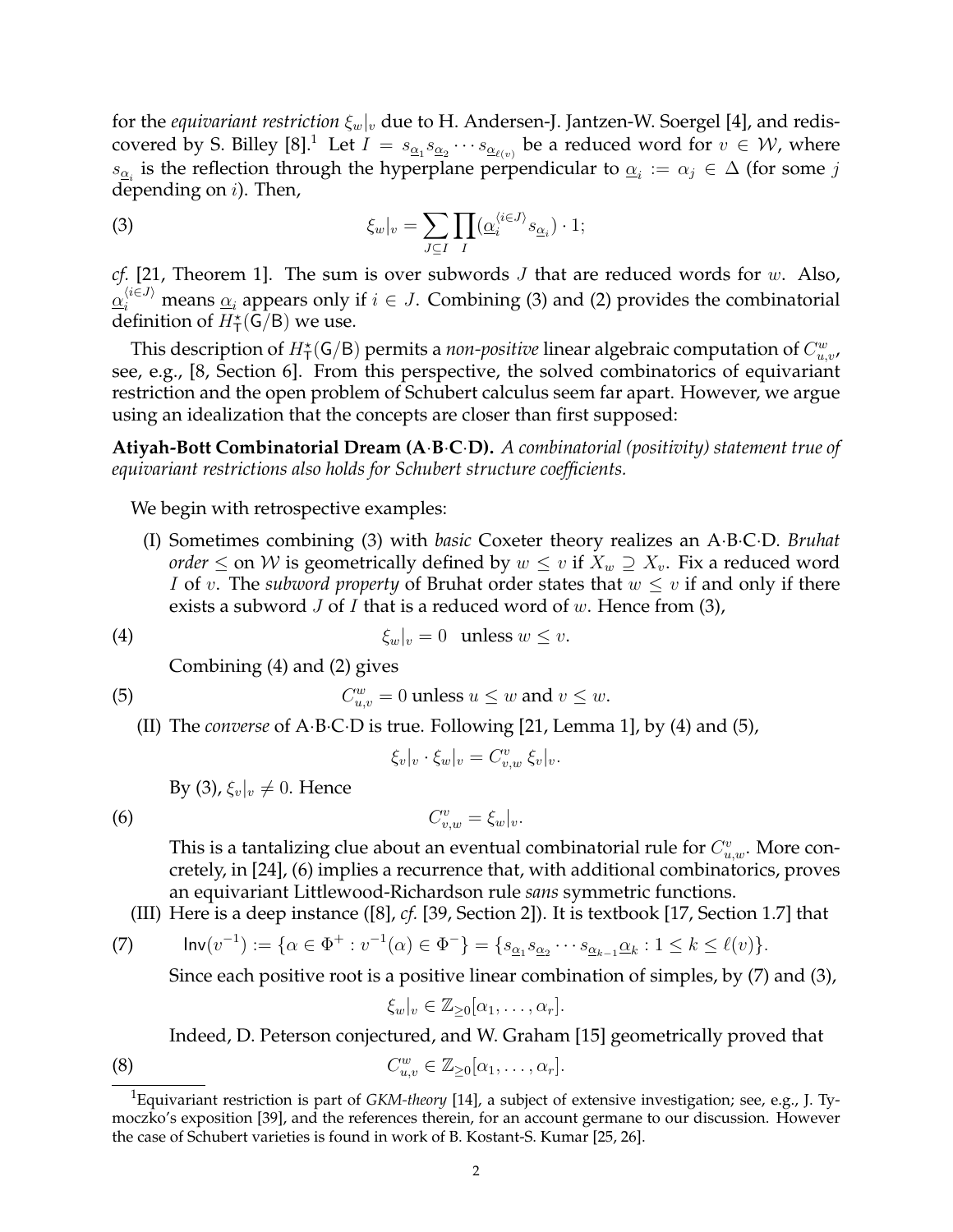- (IV) This is closely related to (III), but is folklore. Since  $\ell(v) = \ell(v^{-1}) = \# \text{Inv}(v^{-1})$ , by (7),  $s_{\underline{\alpha}_1}s_{\underline{\alpha}_2}\cdots s_{\underline{\alpha}_{k-1}}\underline{\alpha}_k\in \Phi^+$  are all distinct. Hence from (3),  $\xi_w|_v$  is *square-free* when expressed in the positive roots. As A. Knutson (private communication) points out, the proof in [15] shows this to be true of  $C^w_{u,v}$  as well.
- (V) For any G/B, there is a recurrence, due to B. Kostant and S. Kumar to compute  $\xi_w|_v$ ; it has an analogue for  $C^w_{u,v}$  due to A. Knutson. See [22, Theorem 1] and [21, Section 1]. In turn, special cases of Knutson's recurrence give "descent cycling" relations on the *ordinary* Schubert structure constants [20].

1.2. **Does A**·**B**·**C**·**D suggest anything new?** Our main instance is of different flavor than  $(I)$ –(V). We relate all structure coefficients of one isotropic flag variety to those of another; this has consequences. The results are neither explicit in the literature nor seem wellknown. The correspondence generalizes, with a new proof, non-equivariant results of P. Pragacz [34] and of N. Bergeron-F. Sottile [7] (who rely on S. Billey-M. Haiman's work [9], which in turn generalizes [34]). We emphasize that the correspondence can also be derived from T. Ikeda-L. Mihalcea-H. Naruse's [18]; see the discussion of Section 3.

Consider the classical groups  $G = SO_{2n+1}$  and  $G = Sp_{2n}$  of non-simply laced type. These are automorphism groups preserving a non-degenerate bilinear form  $\langle \cdot, \cdot \rangle$ . In the former case it is a symmetric form on  $W = \mathbb{C}^{2n+1}$  whereas in the latter case it is skew symmetric form on  $W = \mathbb{C}^{2n}$ . A subspace  $V \subseteq W$  is *isotropic* if, for all  $v_1, v_2 \in V$ ,  $\langle v_1, v_2 \rangle = 0$ . The maximum dimension of an isotropic space is *n*. Any flag of isotropic subspaces  $\langle 0 \rangle \subset$  $F_1 \subset F_2 \subset \cdots \subset F_n$  extends to a complete flag in W by  $\langle 0 \rangle \subset F_1 \subset F_2 \subset \cdots \subset F_n \subseteq$  $F_n^\perp\subset F_{n-1}^\perp\subset\cdots\subset F_1^\perp\subset W$ , where  $F_k^\perp$  is the orthogonal complement of  $F_k$ . Then the flag manifolds  $X = SO_{2n+1}/B$  and  $Y = Sp_{2n}/B$  consist of complete flags of this form.

The root systems for SO<sub>2n+1</sub> (type  $B_n$ ) and Sp<sub>2n</sub> (type  $C_n$ ) are rank  $r = n$ . Let  $\{\beta_1, \ldots, \beta_n\}$ and  $\{\gamma_1, \ldots, \gamma_n\}$  be the simples labelled by their respective Dynkin diagrams

$$
\underbrace{0 \Longleftrightarrow 0}_{1 \ 2 \ 3} \underbrace{0 \cdots 0}_{n-1 \ n} \text{ and } \underbrace{0 \Longleftrightarrow 0}_{1 \ 2 \ 3} \underbrace{0 \cdots 0}_{n-1 \ n}
$$

The two root systems share the *hyperoctahedral group*  $B_n$  as their common Weyl group. We represent  $\mathcal{B}_n$  as *signed permutations* of  $\{1, 2, \ldots, n\}$ , e.g., 2 1 3. Define

$$
s(w) := \#\{1 \le i \le n : w(i) < 0\}.
$$

Let 
$$
\overline{f} \in \mathbb{Z}[\beta_1, \beta_2, \dots, \beta_n]
$$
 be  $f \in \mathbb{Z}[\gamma_1, \gamma_2, \dots, \gamma_n]$  with  $\gamma_1 \mapsto 2\beta_1$  and  $\gamma_i \mapsto \beta_i$  for  $1 < i \leq n$ .  
Theorem 1.1.  $C_{u,v}^w(X) = 2^{s(w)-s(u)-s(v)} \overline{C_{u,v}^w(Y)}$ .

*Proof.* This equivalence is from the definitions:

$$
\xi_w(Y)|_x = \sum_{J \subseteq I} \prod_I (\underline{\gamma}_i^{\langle i \in J \rangle} s_{\underline{\alpha}_i}) \cdot 1 \iff \overline{\xi_w(Y)|_x} = \sum_{J \subseteq I} 2^{\#\{1 \in J\}} \prod_I (\underline{\beta}_i^{\langle i \in J \rangle} s_{\underline{\alpha}_i}) \cdot 1.
$$

The Coxeter combinatorics needed is merely this: since  $J$  is a reduced word for  $w$ , it is true that  $\#\{1 \in J\} = s(w)$ . Therefore,

(9) 
$$
\overline{\xi_w(Y)|_x} = 2^{s(w)} \sum_{J \subseteq I} \prod_{I} (\underline{\beta}_i^{\ \langle i \in J \rangle} s_{\underline{\alpha}_i}) \cdot 1 = 2^{s(w)} \xi_w(X)|_x;
$$

*i.e.*, a "power of two relationship" between the restrictions. Applying (1), (2) and (3) to Y,

$$
\xi_u(Y)|_x \cdot \xi_v(Y)|_x = \sum_{w \in \mathcal{B}_n} C_{u,v}^w(Y) \xi_w(Y)|_x \quad \forall x \in \mathcal{B}_n
$$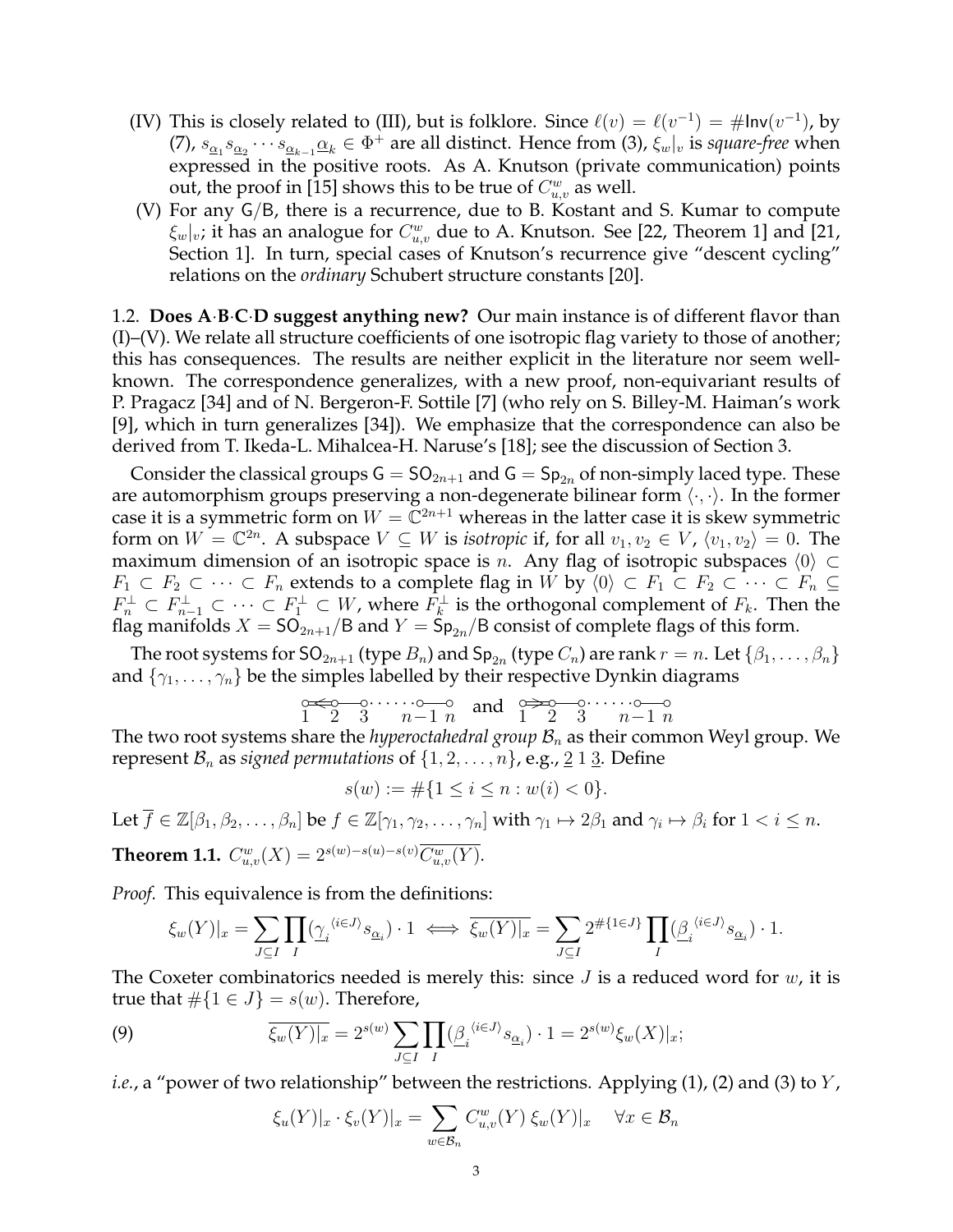$$
\iff \overline{\xi_u(Y)|_x} \cdot \overline{\xi_v(Y)|_x} = \sum_{w \in \mathcal{B}_n} \overline{C_{u,v}^w(Y)} \overline{\xi_w(Y)|_x} \quad \forall x \in \mathcal{B}_n
$$
\n
$$
\iff (2^{-s(u)}\overline{\xi_u(Y)|_x}) \cdot (2^{-s(v)}\overline{\xi_v(Y)|_x}) = \sum_{w \in \mathcal{B}_n} 2^{s(w)-s(u)-s(v)} \overline{C_{u,v}^w(Y)} (2^{-s(w)}\overline{\xi_w(Y)|_x}) \quad \forall x \in \mathcal{B}_n
$$
\n
$$
\iff \xi_u(X)|_x \cdot \xi_v(X)|_x = \sum_{w \in \mathcal{B}_n} 2^{s(w)-s(u)-s(v)} \overline{C_{u,v}^w(Y)} \xi_w(X)|_x \quad \forall x \in \mathcal{B}_n \quad \text{[by (9)].}
$$

We are now done by (1), (2) and (3) applied to X, *i.e.*, uniqueness of the equivariant structure coefficients.

*Example* 1.2*.* Consider  $u = 3 \underline{2} 1$ ,  $v = \underline{3} \underline{2} 1$  and  $w = \underline{2} \underline{3} 1$  in  $\mathcal{B}_3$ . Then  $s(w) - s(u) - s(v) = -1$ and  $\hat{C}^w_{u,v}(Y)=2\gamma_1\gamma_2^2+2\gamma_1\gamma_2\gamma_3+4\gamma_2^3+6\gamma_2^2\gamma_3+2\gamma_2\gamma_3^2$ , so

$$
\overline{C_{u,v}^w(Y)} = 4\beta_1\beta_2^2 + 4\beta_1\beta_2\beta_3 + 4\beta_2^3 + 6\beta_2^2\beta_3 + 2\beta_2\beta_3^2.
$$

We also have

$$
C_{u,v}^{w}(X) = 2\beta_1\beta_2^2 + 2\beta_1\beta_2\beta_3 + 2\beta_2^3 + 3\beta_2^2\beta_3 + \beta_2\beta_3^2.
$$

Hence  $C_{u,v}^w(X) = 2^{-1} \overline{C_{u,v}^w(Y)}$ , in agreement with Theorem 1.1.

Since the correspondence of Theorem 1.1 respects Graham-positivity,

## **Corollary 1.3.**

$$
[\beta_1^{i_1} \cdots \beta_n^{i_n}] C_{u,v}^w(X) = 0 \iff [\gamma_1^{i_1} \cdots \gamma_n^{i_n}] C_{u,v}^w(Y) = 0.
$$
  
In particular,  $C_{u,v}^w(X) = 0 \iff C_{u,v}^w(Y) = 0.$ 

Let  $X' = OG(n, 2n + 1)$  be the *maximal orthogonal Grassmannian* of *n*-dimensional subspaces of  $\mathbb{C}^{2n+1}$  that are isotropic with respect to a nondegenerate symmetric form. Also, let  $Y' = LG(n, 2n)$  be the *Lagrangian Grassmannian* of *n*-dimensional subspaces of  $\mathbb{C}^{2n}$  that are isotropic with respect to a nondegenerate skew symmetric form. A *strict partition* is an integer partition  $\lambda = (\lambda_1 > \lambda_2 > \ldots > \lambda_\ell)$ . The Schubert varieties and their (equivariant) cohomology classes are indexed by such  $\lambda$  with  $\lambda_1 \leq n$  and  $\ell \leq n$ . Let  $\ell(\lambda)$  be the number of (nonzero) parts of a strict partition  $\lambda$ .

**Corollary 1.4** (*cf.* Conjecture 5.1 of [32]).  $C^{\nu}_{\lambda,\mu}(X') = 2^{\ell(\nu) - \ell(\lambda) - \ell(\mu)} \overline{C^{\nu}_{\lambda,\mu}(Y')}$ .

*Proof.* The map  $X \rightarrow X'$  that forgets all subspaces of a complete flag in X except the nth induces  $H_T(X') \hookrightarrow H_T(X)$  sending Schubert classes to Schubert classes. The image of  $\xi_\lambda(X')$  is  $\xi_{w_\lambda}(X)$  where  $w_\lambda \in \mathcal{B}_n$  is the unique ascending signed permutation beginning as  $-\lambda_1, -\lambda_2, \ldots, -\lambda_\ell$ , followed by positive integers in increasing order. Therefore,  $C^{\nu}_{\lambda,\mu}(X') = C^{\omega_{\nu}}_{w_{\lambda},w_{\mu}}(X)$ . Similarly,  $C^{\nu}_{\lambda,\mu}(\overline{Y'}) = C^{\omega_{\nu}}_{w_{\lambda},w_{\mu}}(\overline{Y})$ . Hence, the result follows from Theorem 1.1 since by definition of  $w_{\lambda}$ ,  $\ell(\lambda) = s(w_{\lambda})$ .

*Example* 1.5. Let  $n = 3$  and  $\lambda = (3, 2), \mu = (2, 1)$ , and  $\nu = (3, 2, 1)$ .<sup>2</sup> Then  $\ell(\nu) - \ell(\lambda) - \ell(\mu) =$  $-1.$  Now,  $C_{\lambda,\mu}^{\nu}(Y') = 3\gamma_1^2 + 10\gamma_1\gamma_2 + 8\gamma_2^2 + 5\gamma_1\gamma_3 + 8\gamma_2\gamma_3 + 2\gamma_3^2$ , so

$$
\overline{C_{\lambda,\mu}^{\nu}(Y)} = 12\beta_1^2 + 20\beta_1\beta_2 + 8\beta_2^2 + 10\beta_1\beta_3 + 8\beta_2\beta_3 + 2\beta_3^2.
$$

We also have

$$
C_{\lambda,\mu}^{\nu}(X') = 6\beta_1^2 + 10\beta_1\beta_2 + 4\beta_2^2 + 5\beta_1\beta_3 + 4\beta_2\beta_3 + \beta_3^2,
$$
  

$$
C_{\lambda}^{\nu}(X')
$$
 corresponding with Corollary 1.4

so  $C^{\nu}_{\lambda,\mu}(X') = 2^{-1} \overline{C^{\nu}_{\lambda,\mu}(Y')}$ , agreeing with Corollary 1.4.

<sup>2</sup>Hence  $w_{\lambda} = 321 = s_2 s_1 s_3 s_2 s_1$ ,  $w_{\mu} = 213 = s_1 s_2 s_1$  and  $w_{\nu} = 321 = s_1 s_2 s_1 s_3 s_2 s_1$ .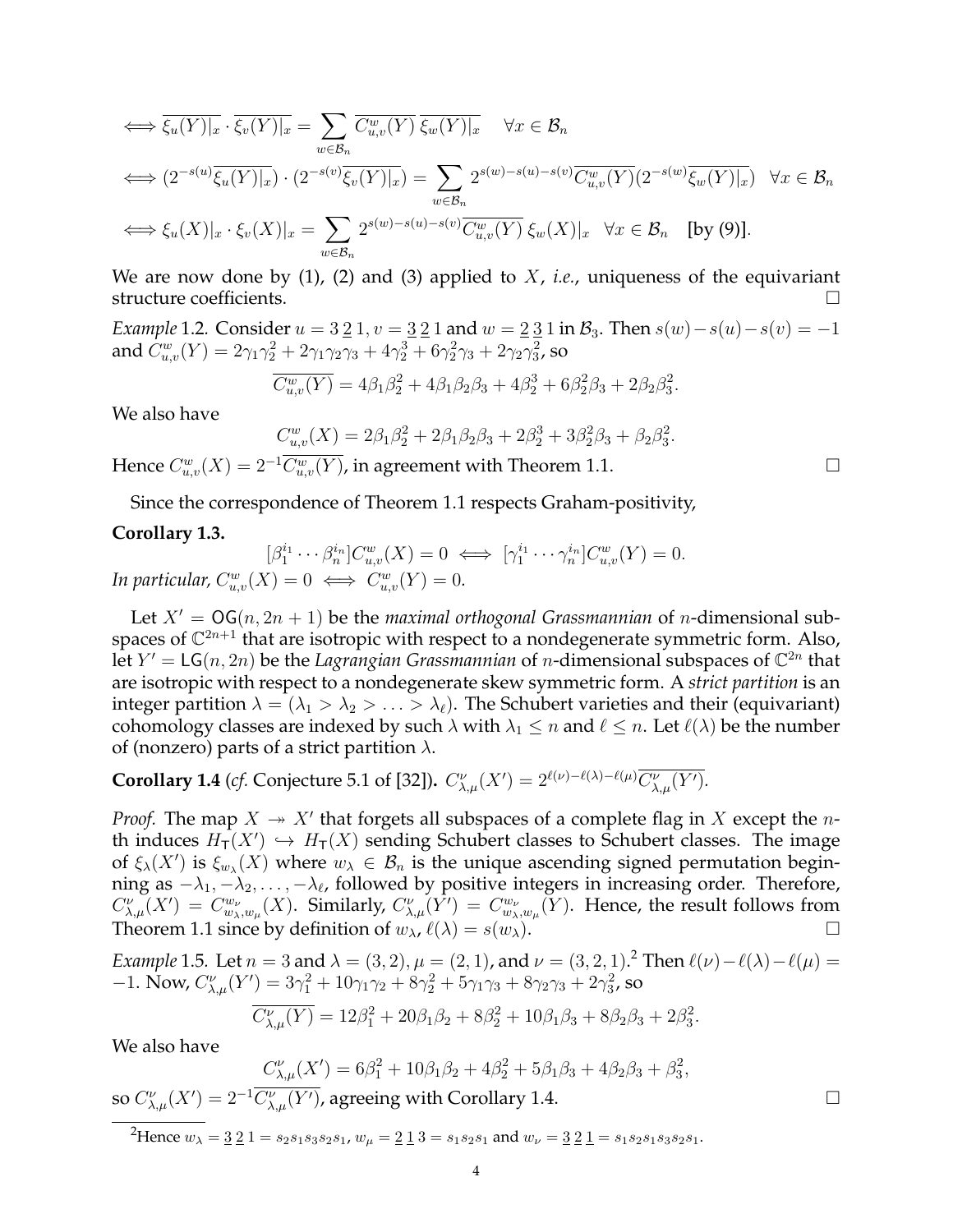Corollary 1.4 says that the open problems of giving (Graham positive) combinatorial rules to compute  $C_{\lambda,\mu}^{\nu}(X')$  and  $C_{\lambda,\mu}^{\nu}(\overline{Y}')$  are equivalent.

Moreover, Corollary 1.4 makes exact a conjecture stated in the thesis of C. Monical [32, Conjecture 5.1]. In that thesis, one also finds [32, Conjecture 5.3], a conjectural recursive list of inequalities characterizing nonzeroness of  $C_{\lambda,\mu}^{\nu}(X')$  (and implicitly,  $C_{\lambda,\mu}^{\nu}(Y')$ ). That conjecture generalizes work of K. Purbhoo-F. Sottile [35]. It is an analogue of D. Anderson-E. Richmond-A. Yong [3] that extends work of A. Klyachko [19] and A. Knutson-T. Tao [23] on the eigenvalue problem for sums of Hermitian matrices. Corollary 1.4 proves:

**Corollary 1.6.** (cf. [32, Conjecture 5.3]) *C. Monical's inequalities characterize*  $C^{\nu}_{\lambda,\mu}(X') \neq 0$  if and only if they characterize  $C_{\lambda,\mu}^{\nu}(Y^{\prime})\neq0.$ 

Here is another consequence of Theorem 1.1. C. Li-V. Ravikumar [30] prove equivariant Pieri rules for (submaximal) isotropic Grassmannians of classical type  $B, C, D$ . Their type B and C rules are proved by separate geometric analyses. Theorem 1.1 immediately implies a Pieri rule for type  $C$  from the type  $B$  rule (or vice versa).

The "power of two" relationship between  $X'$  and  $Y'$  does not hold (in any obvious way) in the Grothendieck (K-theory) ring of algebraic vector bundles; see work of A. Buch-V. Ravikumar [11, Examples 4.9, 5.8]. On the other hand, Theorem 1.1 may be compared to the quantum cohomology result of A. Kresch-H. Tamvakis [28, Theorem 6].

# 2. MORE EXAMPLES OF A·B·C·DS

2.1. Inclusion of Dynkin diagrams. Suppose we have an inclusion<sup>3</sup> of (finite) Dynkin diagrams  $D \hookrightarrow E$  where the nodes  $1, 2, \ldots, r(D)$  of  $D$  are sent to the nodes  $1^{\circ}, 2^{\circ}, \ldots, r(D)^{\circ}$ of E, respectively. Let

 $\Delta(D) = \{\alpha_1, \ldots, \alpha_{r(D)}\}$  and  $\Delta(E) = \{\beta_1, \ldots, \beta_{r(D)^{\circ}}, \beta_{(r(D)+1)^{\circ}}, \ldots \beta_{r(E)^{\circ}}\}.$ 

Given  $w \in \mathcal{W}(D)$  we can unambiguously define  $w^{\circ} \in \mathcal{W}(E)$  by taking a reduced word I for w and replacing  $s_{\alpha_i}$  with  $s_{\beta_i}$  to obtain a reduced word  $I^{\circ}$  for  $w^{\circ}$ . Let

$$
\psi_{D,E} : \mathbb{Z}[\alpha_1,\ldots,\alpha_{r(D)}] \to \mathbb{Z}[\beta_1,\ldots,\beta_{r(D)^{\circ}}]
$$

be defined by  $\alpha_i \mapsto \beta_{i^\circ}$ .

**Theorem 2.1.**  $\psi_{D,E}(C_{u,v}^w(D)) = C_{u^{\circ},v^{\circ}}^{w^{\circ}}(E)$ .

*Proof.* We start with the restriction version of the statement, *i.e.*,

**Claim 2.2.**  $\psi_{D,E}(\xi_w(D)|_v) = \xi_{w} \circ (E)|_{v} \circ$ .

*Proof of Claim 2.2:* This is immediate from (3) using *I* and *I*° respectively in computing  $\xi_w(D)|_v$  and  $\xi_{w^\circ}(E)|_{v^\circ}.$  This is since the inclusion of Dynkin diagrams induces a canonical isomorphism of the root system of  $D$  with a subroot system of  $E$  that maps  $\alpha_i$  to  $\beta_{i^\circ}$ , and a canonical isomorphism of  $W(D)$  with the parabolic subgroup  $W(E)_D$  of  $W(E)$  generated by  $s_{\beta_i^{\circ}}$  for  $1 \leq i \leq r(D)$ ; see, *e.g.*, [17, Section 5.5].

**Claim 2.3.** *If*  $w \in \mathcal{W}(E) - \mathcal{W}(E)_D$  *and*  $v \in \mathcal{W}(D)$  *then*  $\xi_w(E)|_{v^{\circ}} = 0$ *.* 

 $^3$ a (multi)-graph theoretic injection that respects arrows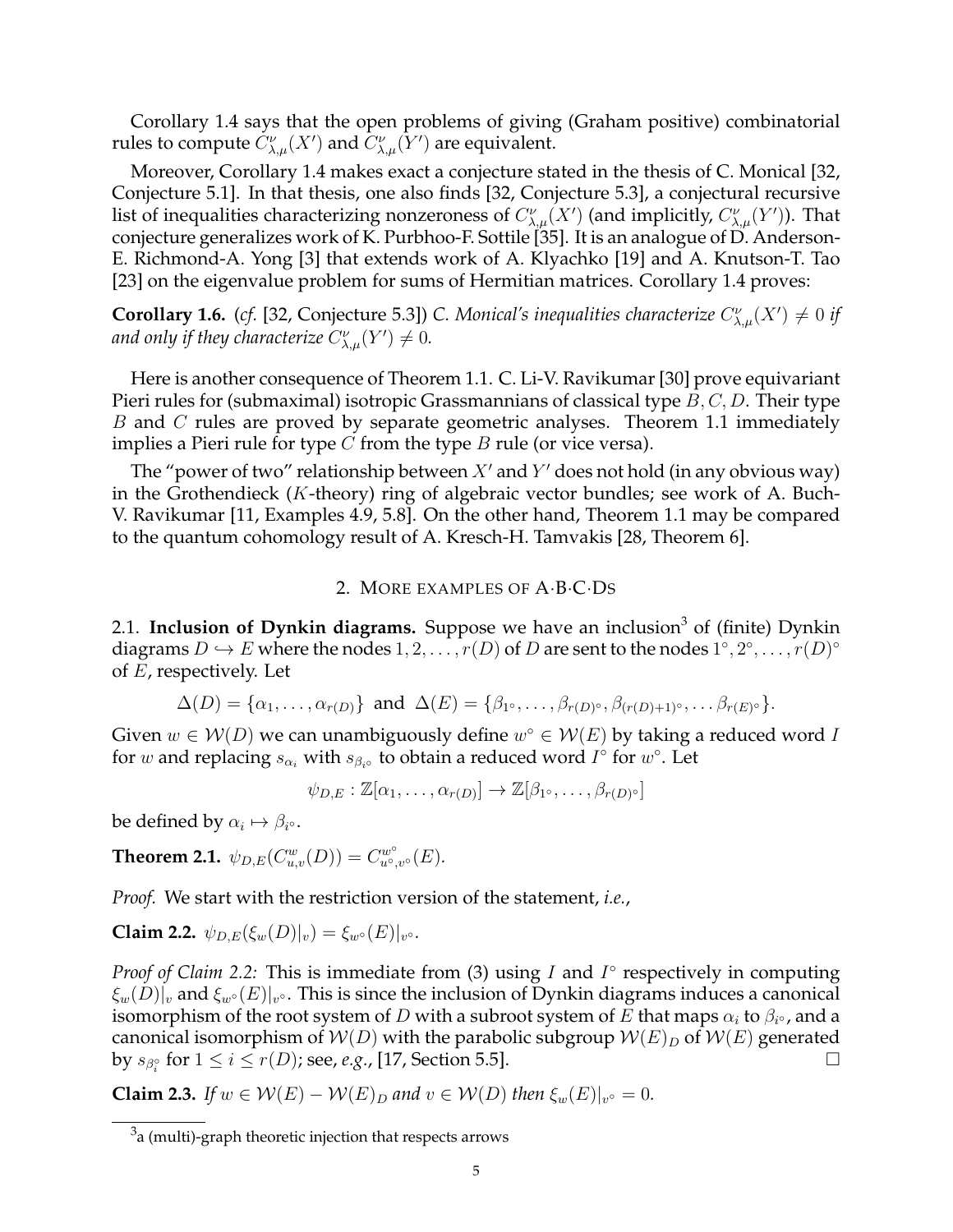*Proof of Claim 2.3:* Since  $w \in W(E) - W(E)_D$ , by definition any reduced word for w involves a  $s_{\beta_{t}^o}$  for some  $t > r(D)$ . Fix any reduced word  $I^{\circ}$  of  $v^{\circ}$ . Since  $v^{\circ} \in W(E)_{D}$ ,  $I^{\circ}$ does not involve  $s_{\beta_{t} \circ}$ . Hence no subword of  $I^{\circ}$  can be a reduced word for w. Now the claim follows from (3).  $\Box$ 

Combining Claims 2.2 and 2.3 implies that for any  $u, v, x \in \mathcal{W}(D)$ ,

(10) 
$$
\xi(E)_{u^{\circ}}|_{x^{\circ}} \cdot \xi(E)_{v^{\circ}}|_{x^{\circ}} = \sum_{w^{\circ} \in \mathcal{W}(E)_{D}} C_{u^{\circ},v^{\circ}}^{w^{\circ}}(E) \xi(E)_{w^{\circ}}|_{x^{\circ}} \quad \forall x \in \mathcal{W}(D).
$$

By Claim 2.2, for all  $y \in W(D)$ ,

$$
\xi(E)_{y^{\circ}}|_{x^{\circ}} \in \mathbb{Z}_{\geq 0}[\beta_1, \ldots, \beta_{r(D)^{\circ}}].
$$

Therefore by this nonnegativity and W. Graham's theorem (8), it must be that

$$
C_{u^{\circ},v^{\circ}}^{w^{\circ}}(E) \in \mathbb{Z}_{\geq 0}[\beta_1,\ldots,\beta_{r(D)^{\circ}}].
$$

Therefore, it makes sense to apply  $\psi_{D,E}^{-1}$  to both sides of (10) to obtain

(11) 
$$
\xi(D)_u|_x \cdot \xi(D)_v|_x = \sum_{w \in \mathcal{W}(D)} \psi_{D,E}^{-1}(C_{u^{\circ},v^{\circ}}^{w^{\circ}}(E)) \xi(D)_w|_x \quad \forall x \in \mathcal{W}(D).
$$

We can now conclude as in the proof of Theorem 1.1. By uniqueness of the structure constants, (11) asserts

$$
\psi_{D,E}^{-1}(C^{w^{\circ}}_{u^{\circ},v^{\circ}}(E)) = C^{w}_{u,v}(D).
$$

Apply  $\psi_{D,E}$  to both sides to conclude the proof.  $\Box$ 

*Example* 2.4. The Dynkin diagram for  $F_4$  is  $\frac{8}{1}$ 2  $\approx$ 3  $\frac{1}{2}$ 4  $^{\circ}_4$  . Now, there is an embedding of  $D = B_3$  into  $E = F_4$  given by  $1 \mapsto 1^\circ = 2, 2 \mapsto 2^\circ = 3, 3 \mapsto 3^\circ = 4$ . One computes that

$$
C_{s_1s_2s_1,s_2s_3s_1}^{s_1s_2s_3s_1}(B_3) = 2\beta_1^2 + 3\beta_1\beta_2 + \beta_2^2 \text{ and } C_{s_2s_3s_2,s_3s_4s_2}^{s_2s_3s_4s_2}(F_4) = 2\zeta_2^2 + 3\zeta_2\zeta_3 + \zeta_3^2.
$$

These are equal after  $\beta_i \mapsto \zeta_{i+1}$  for  $1 \leq i \leq 3$ , in agreement with the Theorem 2.1.

Besides being computationally useful, Theorem 2.1 is a guiding property in the search for an eventual combinatorial rule for  $C_{u,v}^w$ . See [37, Section 5.2] for hints of this in the rootsystem uniform (non-equivariant) rule for the special case of minuscule flag varieties.

There are coincidences between types  $B_n$  and  $D_{n+1}$ , since the Dynkin diagram of the former is the "folding" of the Dynkin diagram for the latter:

1 2◦ ◦✟✟ ❍❍ 3 ◦ 4 ◦· · · · · · n ◦ ◦ n+1

*Example* 2.5.  $C_{s_1s_2s_1,s_1s_2s_1}^{s_1s_2s_1}(B_2) = \beta_1(2\beta_1+\beta_2)(\beta_1+\beta_2)$ . It is natural to compare  $s_1s_2s_1 \in$  $W(B_2)$  with  $s_1s_3s_2 \in W(D_3)$ . Indeed,

$$
C_{s_1s_3s_2,s_1s_3s_2}^{s_1s_3s_2}(D_3) = \delta_1(\delta_1 + \delta_2 + \delta_3)(\delta_1 + \delta_3)
$$

equals  $C_{s_1s_2s_1,s_1s_2s_1}^{s_1s_2s_1}(B_2)$  under the "folding substitution"  $\delta_1, \delta_2 \mapsto \beta_1$  and  $\delta_3 \mapsto \beta_2$ .

Such a substitution gives a correspondence between  $\mathsf{OG}(n, 2n + 1)$  restrictions and a subset of restrictions of  $OG(n + 1, 2n + 2)$  (the maximal isotropic Grassmannian of type  $D_{n+1}$ ); see [16, Remark 5.7] and the references therein. By the A·B·C·D argument as in Theorem 1.1, one obtains a correspondence of structure coefficients. Unfortunately, this correspondence is not true in general, even for restrictions: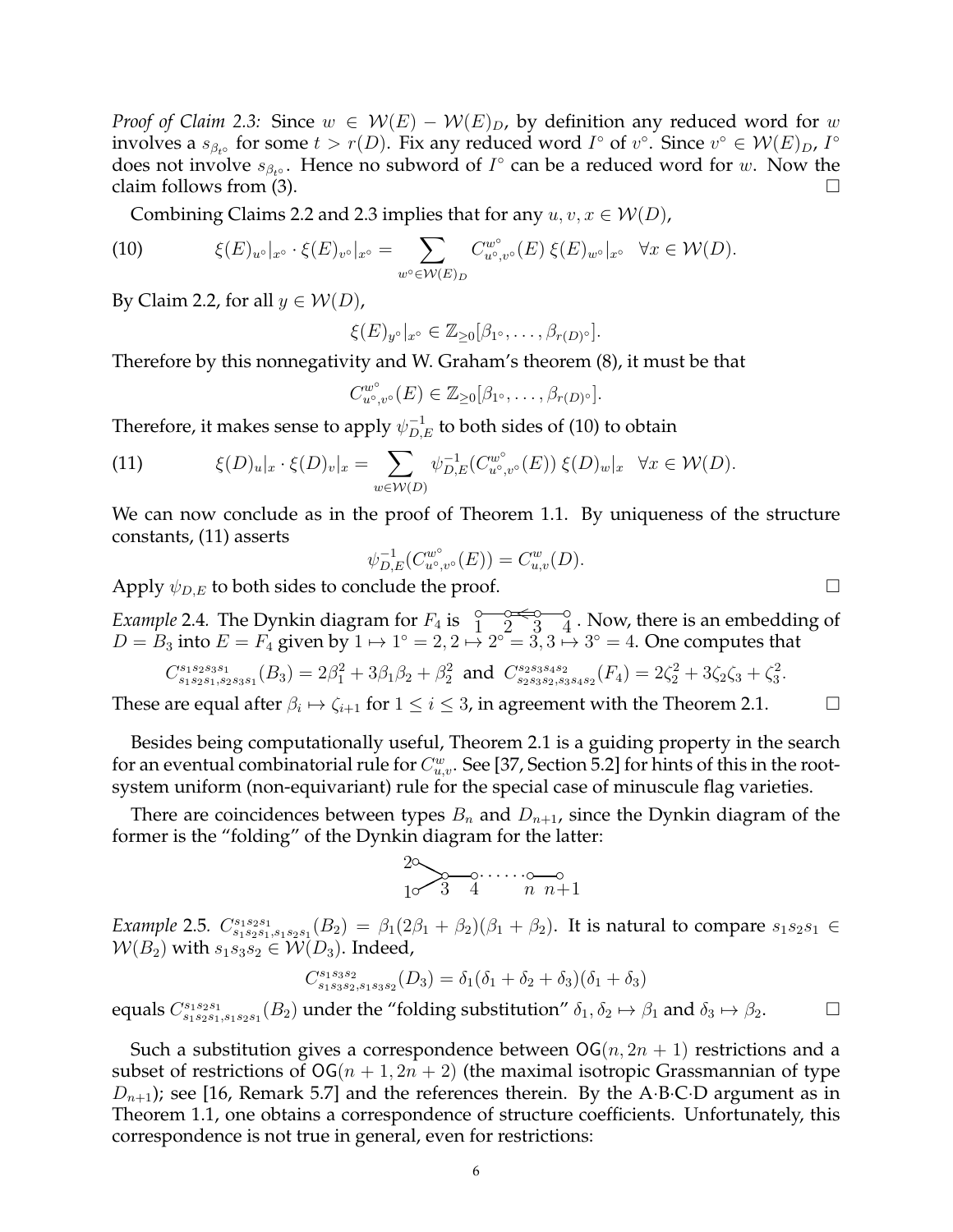*Example* 2.6*.* One calculates that

 $\xi_{s_2s_1s_2s_3}|_{s_2s_1s_2s_3}(B_3) = 4\beta_1^3\beta_2 + 10\beta_1^2\beta_2^2 + 2\beta_1^2\beta_2\beta_3 + 8\beta_1\beta_2^3 + 3\beta_1\beta_2^2\beta_3 + 2\beta_2^4 + \beta_2^3\beta_3.$ 

By direct search, there is no  $\xi_v|_v(D_4)$  which, after the folding substitution  $\delta_1, \delta_2 \mapsto \beta_1, \delta_3 \mapsto$  $\beta_2, \delta_4 \mapsto \beta_3$ , has even the same monomial support as  $\xi_{s_2s_1s_2s_3}|_{s_2s_1s_2s_3}(B_3)$ .

2.2. **Nonvanishing.** The result is known, *cf*. [8, Corollary 4.5] which credits [25]. We include a proof to be self-contained.

**Proposition 2.7.**  $\xi_w|_v \neq 0$  *for all*  $w \leq v \leq w_0$ *.* 

*Proof.* Suppose  $v \leq v'$  and fix a reduced word  $I'$  for  $v'$ . By the subword property of Bruhat order, there is a subword  $I$  of  $I'$  which is reduced for  $v$ . Any subword  $J$  of  $I$  that is a reduced word for  $w$  is also a subword of  $I'$ . Thus, by (3), any monomial appearing in  $\xi_w|_v$ associated to  $J$  corresponds to a maybe different monomial (in the positive roots) in  $\xi_w|_{v'}.$ Now use that (3) says  $\xi_w|_w$  is a nonzero monomial.

**Conjecture 2.8** (A·B·C·D version of Proposition 2.7). *Assume*  $C_{u,v}^w \neq 0$ .

(I)  $C_{u,s_\alpha v}^w \neq 0$  when  $v < s_\alpha v \leq w$  and  $\alpha \in \Delta$ *.* (II) If  $\ell(w) < \ell(u) + \ell(v)$  then there exists  $s_\alpha$  ( $\alpha \in \Delta$ ) with  $s_\alpha v < v$  such that  $C^w_{u,s_\alpha v} \neq 0$ .

*Example* 2.9. In Conjecture 2.8, the existential quantification in (II) is needed. In type  $B_3$ ,

$$
C_{s_2s_3,s_1s_3}^{s_2s_1s_3} = \beta_2 + \beta_3, \text{ but } C_{s_2s_3,s_1(s_1s_3)}^{s_2s_1s_3} = 0.
$$
  
Now,  $C_{s_2s_3,s_3(s_1s_3)}^{s_2s_1s_3} = 1$ , as predicted.

Whereas for (II)

We exhaustively checked Conjecture 2.8 for  $A_4, B_3$  and  $G_2$  and for many examples in  $A_5, B_4$  and  $F_4$ . Conjecture 2.8 holds for Grassmannians, where it plays a key role in [3], which connects [12] to the equivariant structure coefficients. C. Monical's extension, discussed in Section 1, motivates this conjecture.

*Example* 2.10*.* There is no "righthand version" of either part of Conjecture 2.8. For (I),

$$
C_{s_1s_2,s_1}^{s_1s_2s_1}(A_2) = 1 \text{ but } C_{s_1s_2,(s_1)s_2}^{s_1s_2s_1}(A_2) = 0.
$$
  
 
$$
C_{s_1s_2,s_2s_1}^{s_1s_2s_1}(A_2) = \alpha_1 + \alpha_2 \text{ yet } C_{s_1s_2,(s_2s_1)s_1}^{s_1s_2s_1}(A_2) = 0.
$$

Proposition 2.7 implies that, for the classical types, the decision problem Restriction " $\xi_w|_v \neq 0$ ?" is in the class P of polynomial time problems.<sup>4</sup> This is since there is a polynomial time *tableau criterion* for deciding if  $w \leq v$  for corresponding Weyl groups; see [10, Chapters 2, 8] (here the input size is bounded by a polynomial in  $r$ ). The A·B·C·D version of this claim concerns the decision problem Nonvanishing: " $C_{u,v}^w \neq 0$ ?" given input  $u, v, w \in \mathcal{W}$  (in one line notation).

**Conjecture 2.11.** *For each classical Lie type,* Nonvanishing  $\in$  P.

Conjecture 2.11 is highly speculative. That said, it holds for Grassmannians [2]. In our opinion, this conjecture is related to the (testable) Conjecture 2.17 given below.

 ${}^{4}$ For complexity purposes, the expectional types are ignored since they are finite in number.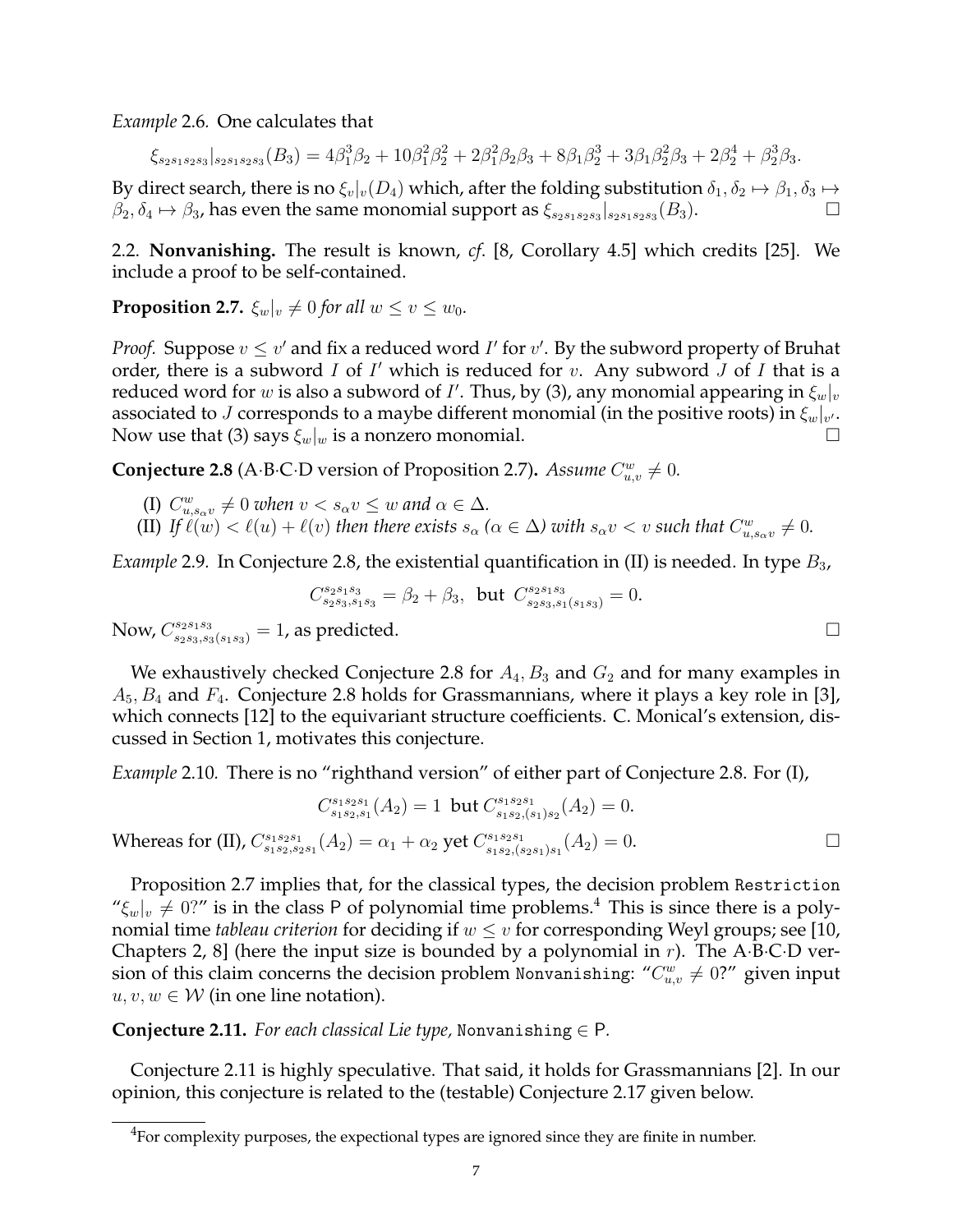2.3. **Counterexamples to A**·**B**·**C**·**D.** It is interesting to study situations where A·B·C·D is (seemingly) false. For instance, here is a true statement about restrictions:

**Theorem 2.12** (Monotonicity). *If*  $w \le v \le v'$  then  $\xi_w|_{v'} - \xi_w|_v \in \mathbb{Z}_{\ge 0}[\alpha_1, \dots, \alpha_r].$ 

*Proof.* It suffices to prove this when  $v'$  covers  $v$ . Then

$$
\xi_w \cdot \xi_v = C_{w,v}^v \xi_v + C_{w,v}^{v'} \xi_{v'} + \sum_{\tilde{v} \ge v, \tilde{v} \ne v'} C_{w,v}^{\tilde{v}} \xi_{\tilde{v}}.
$$

Restricting the above equation at  $v'$ , using (5) and the fact (6) that  $C_{w,v}^v = \xi_w|_v$ , we get

(12) 
$$
\xi_w|_{v'} \cdot \xi_v|_{v'} = \xi_w|_v \cdot \xi_v|_{v'} + C_{w,v}^{v'} \xi_{v'}|_{v'}.
$$

By Proposition 2.7,  $\xi_v|_{v'} \neq 0$ , therefore,

(13) 
$$
\xi_w|_{v'} - \xi_w|_v = \frac{\xi_{v'}|_{v'}}{\xi_v|_{v'}} C_{w,v}^{v'}.
$$

Fix a reduced word  $s_{i_1}s_{i_2}\cdots s_{i_m}$  for  $v'$ . By the *strong exchange property* of Bruhat order [17, Section 5.8], there exists a *unique*  $1 \leq k \leq m$  such that  $s_{i_1} \cdots s_{i_{k-1}} s_{i_{k+1}} \cdots s_{i_m}$  ( $s_{i_k}$ omitted) is a reduced word of  $v$ . Therefore by  $(3)$ ,

$$
\frac{\xi_{v'}|_{v'}}{\xi_v|_{v'}} = s_{i_1} \dots s_{i_{k-1}} \cdot \alpha_{i_k} \in \Phi^+.
$$

Hence, by (8),  $\xi_w|_{v'} - \xi_w|_v = (s_{i_1} \ldots s_{i_{k-1}} \cdot \alpha_{i_k}) C_{w,v}^{v'} \in \mathbb{Z}_{\geq 0}[\alpha_1, \ldots, \alpha_r]$ , as desired.

*Example* 2.13 (Monotonicity counterexample)*.* Thus, it is tempting to conjecture that if  $u, v, w \in \mathcal{W}$  and  $s_\alpha$  is a simple reflection such that  $u \leq us_\alpha := u'$  and  $w \leq ws_\alpha := w'$  then  $C_{u',v}^{w'}-C_{u,v}^w\in\mathbb{Z}_{\geq0}[\alpha_1,\ldots,\alpha_r].$  In particular, this would imply  $c_{u',v}^{w'}\geq c_{u,v}^w.$  However, that is false in general. For instance in  $A_5$  if  $u = 351624$ ,  $v = 214356$ ,  $w = 631524$  and  $s = s_3$  $c_{u,v}^w=c_{351624,214356}^{631524}=1$  but  $c_{u',v}^{w'}=c_{356124,214356}^{635124}=0.$ 

A theorem of A. Arabia [5] states:

$$
\alpha
$$
 divides  $\xi_w|_{s_\alpha v} - \xi_w|_v$ .

(In general, this is the condition of [14] that describes the image of (2).)

*Example* 2.14 (Divisibility counterexample). Does  $\alpha$  divide  $C_{s_\alpha u,v}^{s_\alpha w} - C_{u,v}^w$ ? This is false in general. In type  $A_3$  let  $u = s_3$ ,  $v = s_2s_3s_1$  and  $w = s_2s_3s_1$ . Then  $C_{u,v}^w = \alpha_2 + \alpha_3$ . Let  $s_\alpha = s_1$ and hence  $s_{\alpha}u = s_1u = s_1s_3$ ,  $s_{\alpha}w = s_1w = s_1s_2s_3s_1$ . Now  $C_{s_{\alpha}u,v}^{s_{\alpha}w} = \alpha_1 + \alpha_2$ , and thus  $C_{s_\alpha u,v}^{s_\alpha w} - C_{u,v}^w = \alpha_1 - \alpha_3$  is neither  $\alpha$ -positive nor divisible by  $\alpha_1$ .

A number of other simple variations on monotonicity and divisibility are false as well. Can the A·B·C·Ds for monotonicity/divisibility be realized, under a hypothesis?

### 2.4. **Newton polytopes.** The *Newton polytope* of

$$
f = \sum_{(n_1,\ldots,n_r)\in\mathbb{Z}_{\geq 0}^r} c_{n_1,\ldots,n_r} \prod_{j=1}^r \alpha_j^{n_j} \in \mathbb{R}[\alpha_1,\ldots,\alpha_r]
$$

is  $\mathsf{Newton}(f) := \mathsf{conv}\{(n_1,\ldots,n_r) : c_{n_1,\ldots,n_r} \neq 0\} \subseteq \mathbb{R}^r.$ 

**Proposition 2.15.** Let  $w \in W$  and  $w \leq v \leq v'$ . Then  $\mathsf{Newton}(\xi_w|_v) \subseteq \mathsf{Newton}(\xi_w|_{v'}).$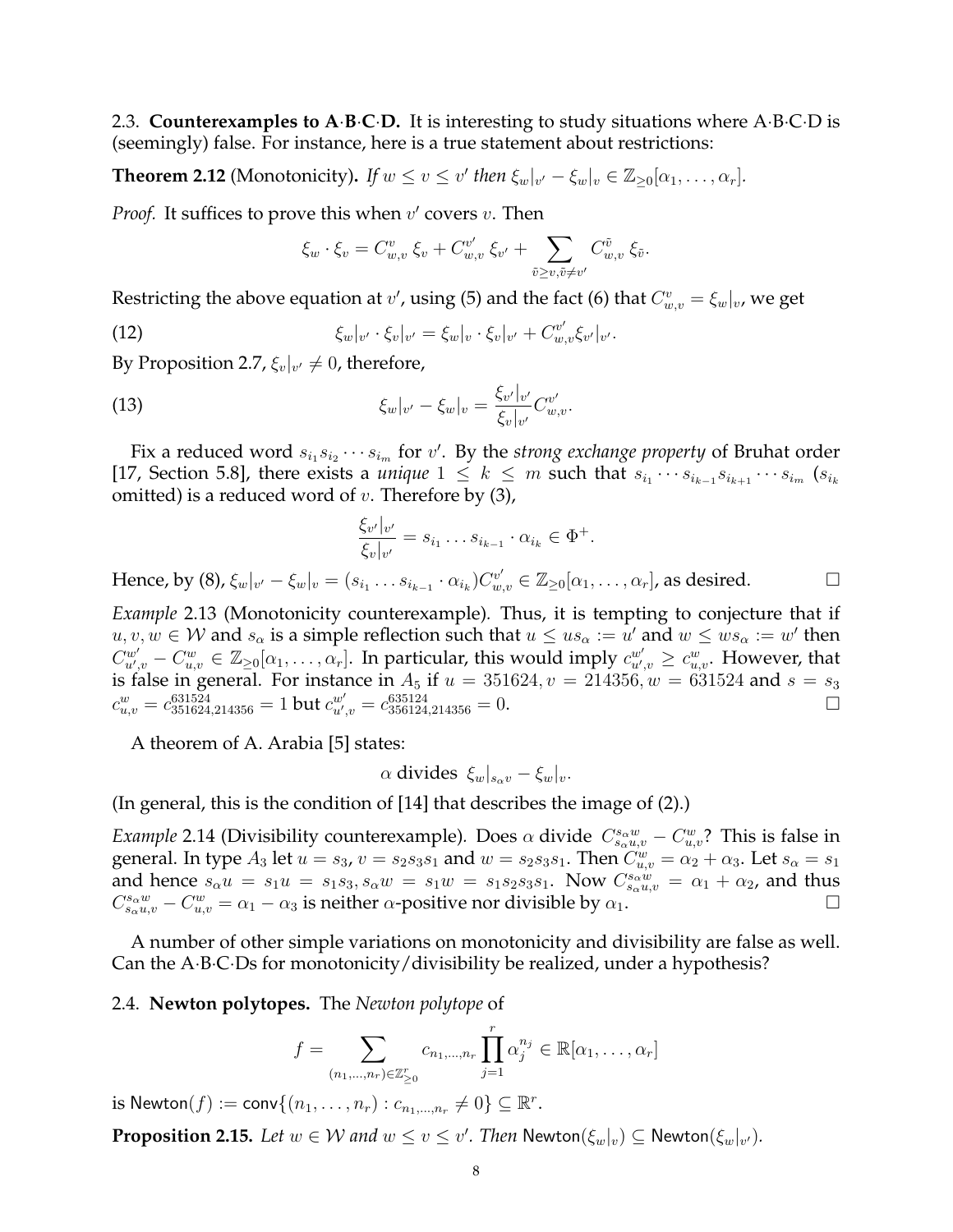*Proof.* This is immediate from Theorem 2.12. □

f has *saturated Newton polytope* (SNP) [33] if  $c_{n_1,...,n_r} \neq 0 \iff (n_1,...,n_r) \in \text{Newton}(f)$ .

**Conjecture 2.16.** *Let*  $v, w \in \mathcal{W}$ *, then*  $\xi_w|_v$  *has SNP.* 

**Conjecture 2.17** (A·B·C·D version of Conjecture 2.16). Let  $u, v, w \in W$ , then  $C_{u,v}^w$  has SNP.

We exhaustively checked these conjectures for  $A_4, B_3, D_4, G_2$  and many examples in  $A_6$ and  $B_4$ . A proof of either conjecture for Grassmannians would be interesting.

SNP is connected to computational complexity in [1, Section 1]. We suspect the concrete SNP claim of Conjecture 2.17 is the combinatorial harbinger of the P assertion of Conjecture 2.11. Let Schubert be the decision problem  $\lambda^{m}(n_1,\ldots,n_r) \in \mathsf{Newton}(C^w_{u,v})$ ?", given input  $u, v, w \in W$  and  $(n_1, \ldots, n_r) \in \mathbb{Z}_{\geq 0}^r$ . It is reasonable to conjecture existence of:

- a combinatorial rule for  $C_{u,v}^w$  that moreover implies counting  $C_{u,v}^w$  is a problem in the counting complexity class  $#P$ , and
- a halfspace description of Newton $(C_{u,v}^w)$  where each *individual* inequality can be checked in polynomial time (even if there are exponentially many inequalities).

Conjecture 2.17 would then imply Schubert ∈ NP ∩ coNP. *Often* problems in NP ∩ coNP are in fact in P (see [1, Section 1.2] for a discussion). Schubert  $\in$  P implies the important case of Conjecture 2.11 for the non-equivariant  $c_{u,v}^w$  is true.

## 3. COMPARISONS TO SCHUBERT POLYNOMIAL THEORY

The theory of *Schubert polynomials*, introduced by A. Lascoux and M.-P. Schützenberger [29], is influential in the conversation of positivity in Schubert calculus.

These polynomials "lift" the Schur polynomials from the ring of symmetric polynomials to the ring of all polynomials. The study of Schur polynomials is backed by an extensive literature on Young tableaux, from which one obtains the Littlewood-Richardson rule. Thus one might hope for an analogous theory for Schubert polynomials; this remains unrealized. For the purposes of our discussion, let us call this the "lifting dream".

Theorem 1.1 generalizes the identity

$$
c_{u,v}^w(X) = 2^{s(w) - s(u) - s(v)} c_{u,v}^w(Y).
$$

This seems to have been first stated in [7, (3.2)], who rely on the Schubert polynomials for classical groups of S. Billey-M. Haiman [9]. Similarly, Corollary 1.4 generalizes the equality

(14) 
$$
c_{\lambda,\mu}^{\nu}(X') = 2^{\ell(\nu)-\ell(\lambda)-\ell(\mu)}c_{\lambda,\mu}^{\nu}(Y'),
$$

which is a consequence of P. Pragacz [34, Theorem 6.17] on the Schubert calculus interpretation of the Schur  $Q$ −, P− functions. Theorem 1.1 also follows from T. Ikeda-L. Mihalcea-H. Naruse [18] who give an equivariant generalization of the polynomials of [9].

Over the past three decades, within algebraic combinatorics, the emphasis has been on the Schubert polynomial rather than the list of many restrictions.<sup>5</sup> Our proof replaces the effort of the polynomial constructions [34, 9, 18] with the general geometric result (2).

 $5$ Not that the two viewpoints are unrelated: in type  $A$  for example, one can compute the restrictions as certain specializations of the double Schubert polynomials; see, e.g., [8].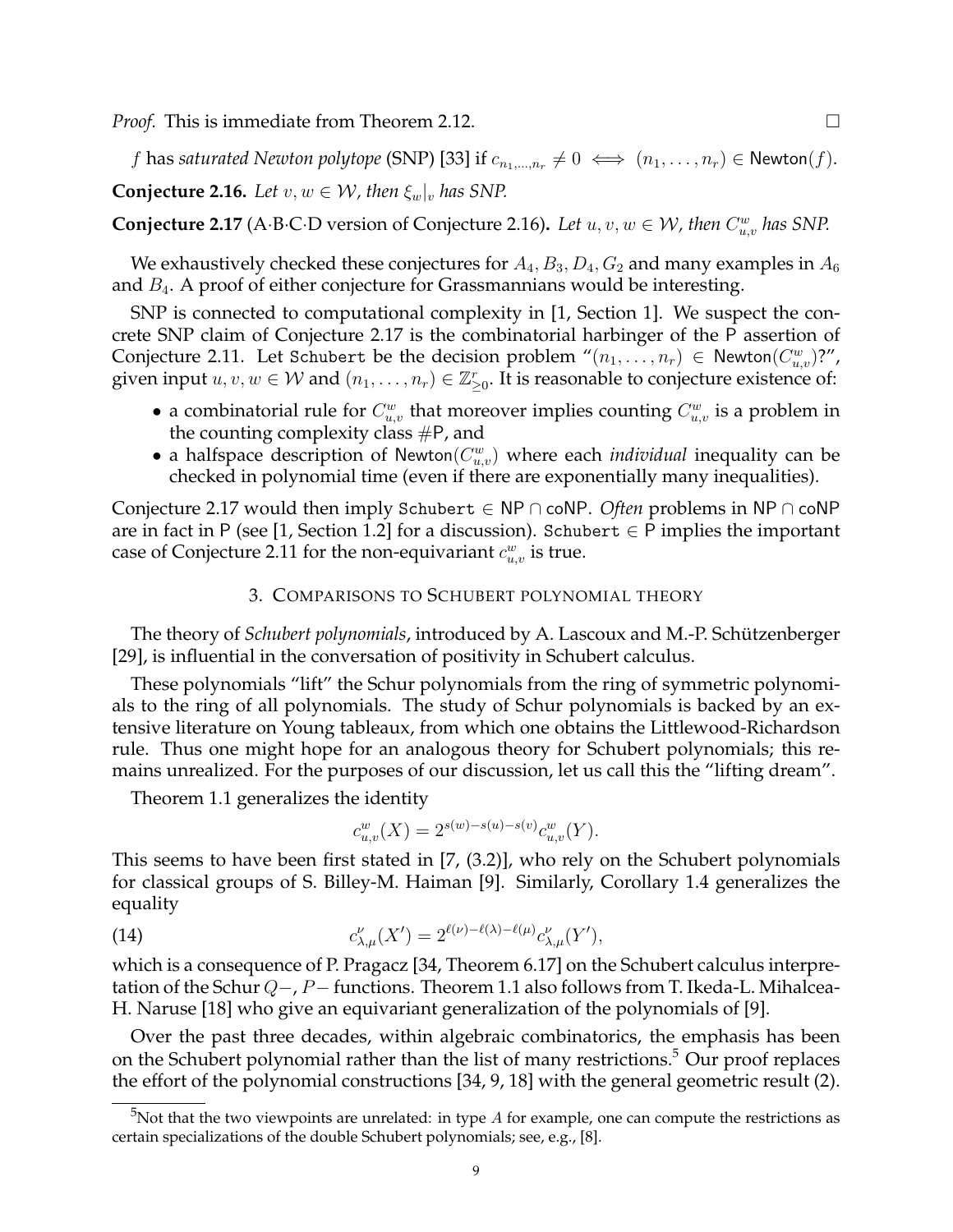This work suggests A·B·C·D as an alternative to the "lifting dream" and one that opens up some new and testable possibilities.

Is there concrete evidence for preferring one approach to the other? For example, can one give an A·B·C·D proof of S. Robinson's equivariant Pieri rule for  $GL_n/B$  [36]? Can one give a Schubert polynomial (in this case, factorial Schur polynomial) proof of one or more of the combinatorial rules [24, 27, 38] by giving an equivariant version of Schensted insertion? Based on earlier conversation of the third author with H. Thomas, this latter question seems quite nontrivial.

### ACKNOWLEDGEMENTS

This paper was stimulated by the thesis of Cara Monical [32]; we made use of her related code. We thank the organizers of the Ohio State Schubert calculus conference (May 2018), which facilitated consultation with experts about the conjectures of [32]. Dylan Rupel provided helpful comments about an earlier draft. Sue Tolman explained to us the seminal role of [6] in equivariant symplectic geometry. AY was partially supported by an NSF grant, a U·I·U·C Campus Research Board grant, and a Simons Collaboration Grant. This material is based upon work of CR supported by the National Science Foundation Graduate Research Fellowship Program under Grant No. DGE – 1746047.

#### **REFERENCES**

- [1] A. Adve, C. Robichaux and A. Yong, *Complexity, combinatorial positivity, and Newton polytopes*, preprint, 2018. arXiv:1810.10361
- [2] , *Vanishing of Littlewood-Richardson polynomials is in* P, Comput. Complexity 28 (2019), no. 2, 241–257.
- [3] D. Anderson, E. Richmond and A. Yong, *Eigenvalues of Hermitian matrices and equivariant cohomology of Grassmannians*, Compos. Math. 149 (2013), no. 9, 1569–1582.
- [4] H. Andersen, J. Jantzen, and W. Soergel, *Representations of quantum groups at a pth root of unity and of semisimple groups in characteristic* p*: independence of* p, Astrisque No. 220 (1994), 321 pp.
- [5] A. Arabia, *Cohomologie* T*-´equivariant de la vari´et´e de drapeaux d'un groupe de Kac-Moody*, Bull. Math. Soc. France 117 (1989), 129–165.
- [6] M. F. Atiyah and R. Bott, *The Yang-Mills equations over Riemann surfaces*, Philos. Trans. Roy. Soc. London Ser. A 308 (1982), no. 1505, 523–615.
- [7] N. Bergeron and F. Sottile, *A Pieri-type formula for isotropic flag manifolds*, Trans. Amer. Math. Soc. 354 (2002), no. 7, 2659–2705.
- [8] S. Billey, *Kostant polynomials and the cohomology ring for* G/B, Duke Math. J. 96 (1999), no. 1, 205–224.
- [9] S. Billey and M. Haiman, *Schubert polynomials for the classical groups*, J. Amer. Math. Soc. 8 (1995), no. 2, 443–482.
- [10] A. Björner and F. Brenti, *Combinatorics of Coxeter groups*, Graduate Texts in Mathematics, 231. Springer, New York, 2005.
- [11] A. Buch and V. Ravikumar, *Pieri rules for the* K*-theory of cominuscule Grassmannians*, J. Reine Angew. Math. 668 (2012), 109–132.
- [12] S. Friedland, *Finite and infinite dimensional generalizations of Klyachko's theorem*, Linear Algebra Appl., **319** (2000), 3–22.
- [13] W. Fulton, *Young tableaux. With applications to representation theory and geometry*, London Mathematical Society Student Texts, 35. Cambridge University Press, Cambridge, 1997.
- [14] M. Goresky, R. Kottwitz and R. MacPherson, *Equivariant cohomology, Koszul duality, and the localization theorem*, Invent. Math. 131 (1998), no. 1, 25–83.
- [15] W. Graham, *Positivity in equivariant Schubert calculus*, Duke Math. J. 109 (2001), no. 3, 599–614.
- [16] W. Graham and V. Kreiman, *Excited Young diagrams, equivariant* K*-theory, and Schubert varieties*, Trans. Amer. Math. Soc. 367 (2015), no. 9, 6597–6645.